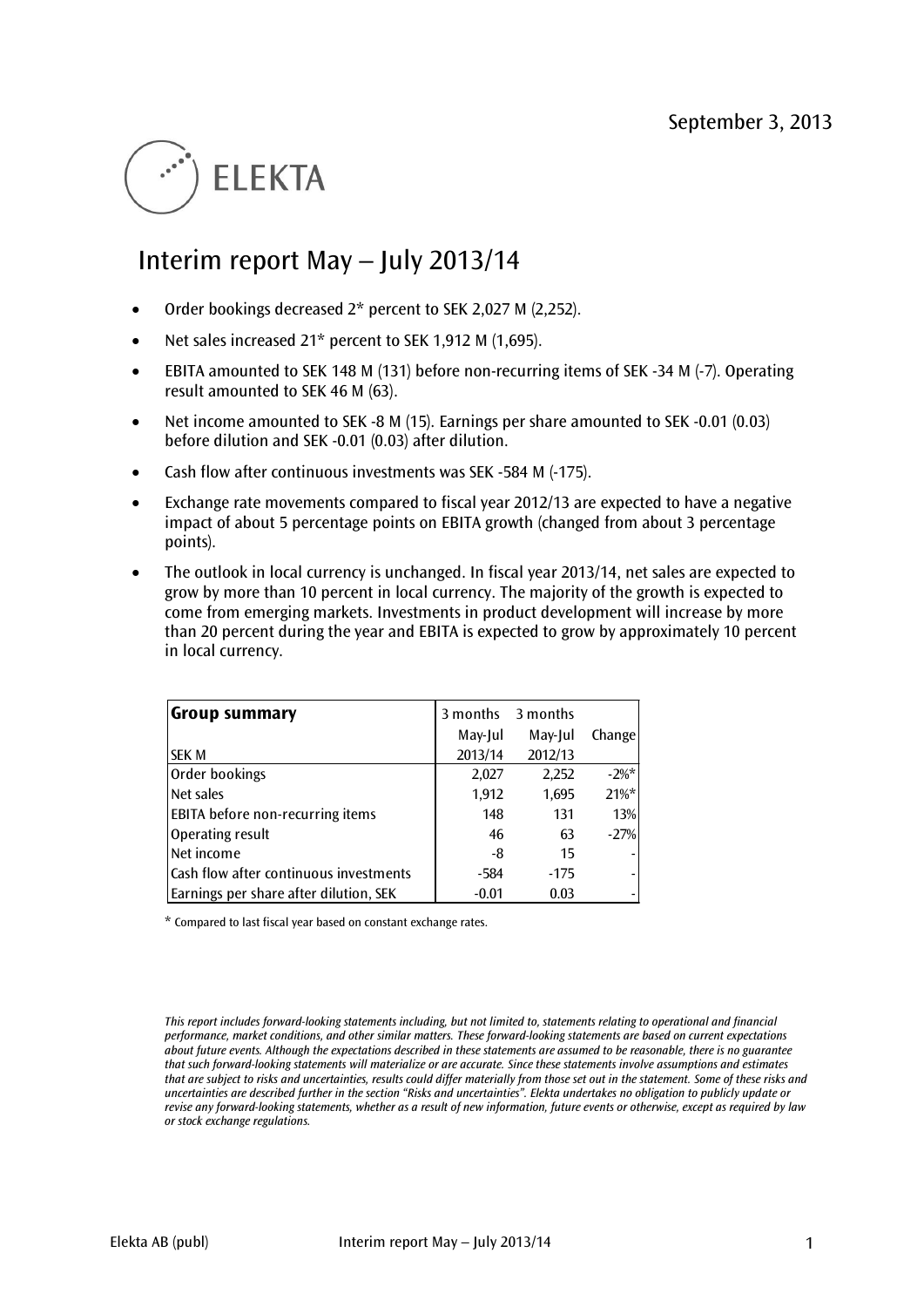#### **President and CEO comments**

During the first quarter, demand in Elekta's markets developed in line with expectations. Region Europe, the Middle East and Africa performed favorably and order bookings rose 18\* percent. The increase was particularly strong in Eastern Europe and the Middle East. In Asia, we noted continued good growth, for instance in China and Japan. Order bookings rose 8\* percent in the region. In North and South America, order bookings for the quarter declined, but this should be viewed in light of the very sharp increase noted in the corresponding quarter of the preceding year. The market fundamentals are unchanged and good in all our markets. In addition, we expect large orders to contribute to order bookings this year. However, no major order was booked in the first quarter.

Our new Versa HDTM linear accelerator has been on the market for six months now and interest from our customers has exceeded expectations. A number of systems are already in clinical operation. Versa HDTM features a unique combination of high dose rates, exceptional resolution, speed and low radiation leakage, all key elements for improving cancer care.

Deliveries in the first quarter were strong and net sales rose 21\* percent. EBITA, before non-recurring items, amounted to SEK 148 M (131). The increase in earnings is mainly related to higher sales volumes. Exchange-rate effects had a substantial negative effect and amounted to about SEK -65 M. The Japanese yen, US dollar and Australian dollar accounted for the majority of the negative effect.

Cash flow after continuous investments was SEK -584 M (-175) in the quarter. The cash flow was mainly affected by seasonal factors such as a high proportion of the annual tax payments and an increase in operational working capital. Following the seasonal pattern we expect a significantly stronger cash flow for the remainder of the year.

Elekta is the pioneer in modern cancer care and treatment of neurological disorders and, in order to further strengthen our leading position, we will continue to increase investments in research and development; this year by more than 20 percent. We have a comprehensive product development program in such areas as software solutions, brachytherapy and image-guided radiation therapy. We are looking forward to the ASTRO meeting at the end of September, where we plan to exhibit new products in the portfolio and also highlight our training and education initiatives. The project aimed at enabling treatment combined with advanced magnetic resonance imaging (MRI) is progressing well and, during the quarter, we announced a fifth member of the clinical development consortium, Froedtert & Medical College of Wisconsin Clinical Cancer Center.

Elekta sees considerable potential for continued growth, primarily through expansion in emerging markets, but also by improving our market position in established markets. Exchange rate movements compared to fiscal year 2012/13 are expected to have a negative impact of about five percentage points on EBITA growth.

The outlook in local currency is unchanged. In fiscal year 2013/14, net sales are expected to grow by more than 10 percent in local currency. Most of the growth is expected to come from emerging markets. Investments in product development will increase by more than 20 percent and EBITA is expected to grow by approximately 10 percent in local currency.

Tomas Puusepp, President and CEO

<sup>\*</sup> Compared to last fiscal year based on constant exchange rates.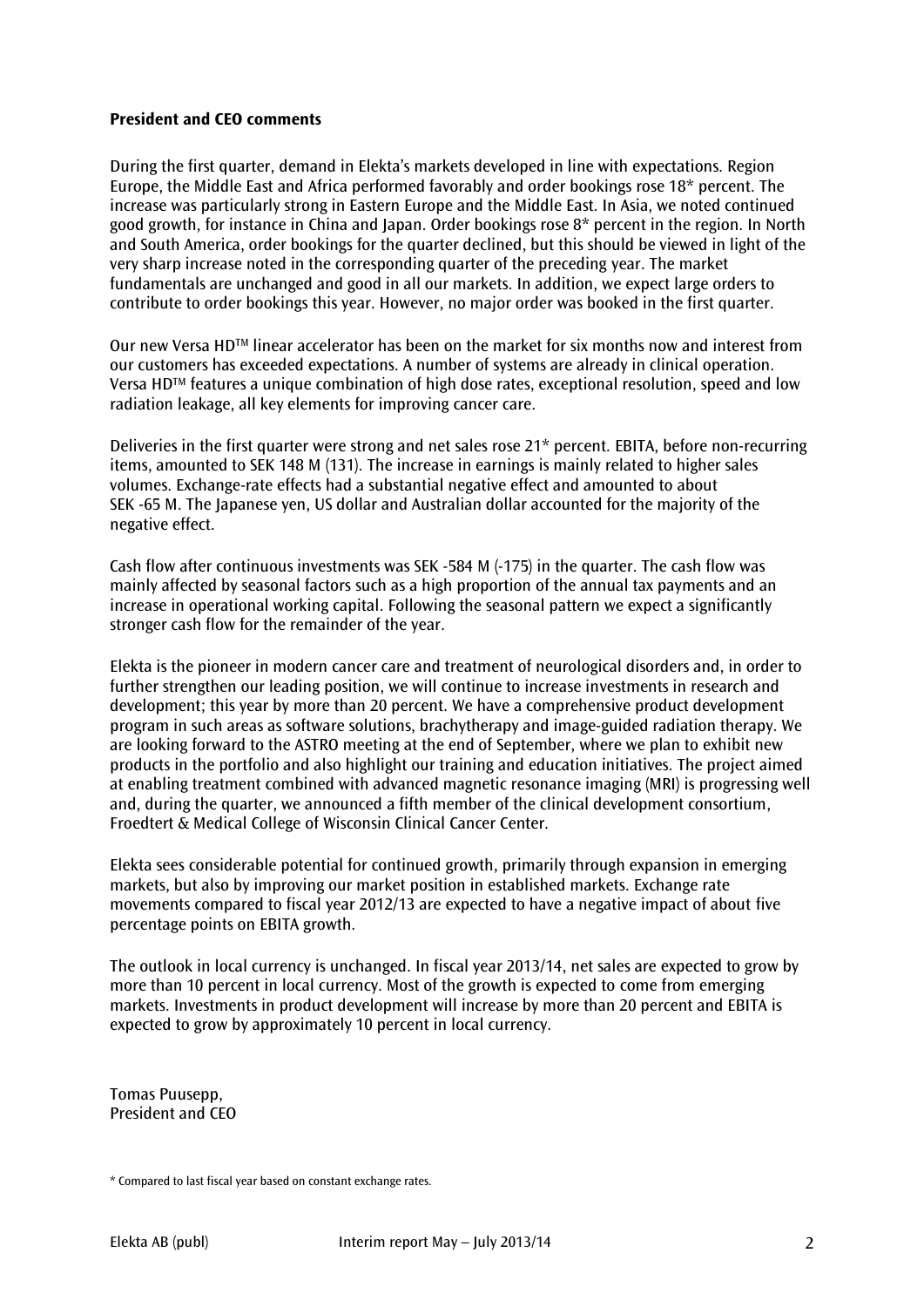*Presented amounts refer to the quarter unless otherwise stated. Amounts within parentheses indicate comparative values for the equivalent period last fiscal year.* 

# **Order bookings and order backlog**

Order bookings decreased 10 percent to SEK 2,027 M (2,252) and decreased 2 percent based on constant exchange rates. Based on constant exchange rates the regions Europe, Middle East and Africa and Asia Pacific contributed to increased order bookings. In the region North and South America order bookings decreased.

Order backlog was SEK 12,013 M, compared to SEK 11,942 M on April 30, 2013. Order backlog is converted at closing exchange rates. The translation of the backlog at exchange rates on July 31, 2013 compared to exchange rates on April 30, 2013 resulted in a negative translation difference of SEK 65 M.

| <b>Order bookings</b>          |           | 3 months 3 months |        | 12 months |        | 12 months |
|--------------------------------|-----------|-------------------|--------|-----------|--------|-----------|
|                                | May - Jul | May - Jul         | Change | rolling   | Change | May-Apr   |
| <b>SEK M</b>                   | 2013/14   | 2012/13           |        |           |        | 2012/13   |
| North and South America        | 623       | 895               | $-30%$ | 4,198     | $-4%$  | 4,470     |
| Europe, Middle East and Africa | 712       | 624               | 14%    | 3,966     | 6%     | 3,878     |
| Asia Pacific                   | 692       | 733               | $-6%$  | 3.728     | 14%    | 3,769     |
| Group                          | 2.027     | 2.252             | $-10%$ | 11,892    | 5%     | 12,117    |

# **Market development**

# *North and South America*

Order bookings decreased 30 percent. Based on unchanged exchange rates order bookings decreased by 26 percent. The contribution margin for the region was 34 percent (31).

In the North and South America region, order bookings for the quarter declined, but this should be viewed in light of the very sharp increase of 28 percent noted in the corresponding quarter of the preceding year. The US market has been affected by uncertainty regarding reimbursement levels for radiation therapy and healthcare reforms. Proposals for new reimbursement levels were announced in July and indicate a general increase. The trend for reimbursement to the hospital segment has been positive for some years. This has resulted in a growing share of larger orders in the market. For treatment with Leksell Gamma Knife®, an increase in reimbursement from the current level has been proposed.

In Canada, demand for Elekta's solutions for cancer therapy was good. The underlying growth in demand in the region is expected to continue, primarily due to an aging and growing population.

As with other emerging markets, the South American market is driven by a substantial shortage of treatment capacity and an intensified focus on improving cancer care. When combined with Elekta's increasing presence in selected countries, this level of progress supports the Company's growth prospects on the continent. An extensive procurement program for radiation treatment equipment is currently taking place in Brazil. The process was scheduled to be completed during the summer, however it is still ongoing.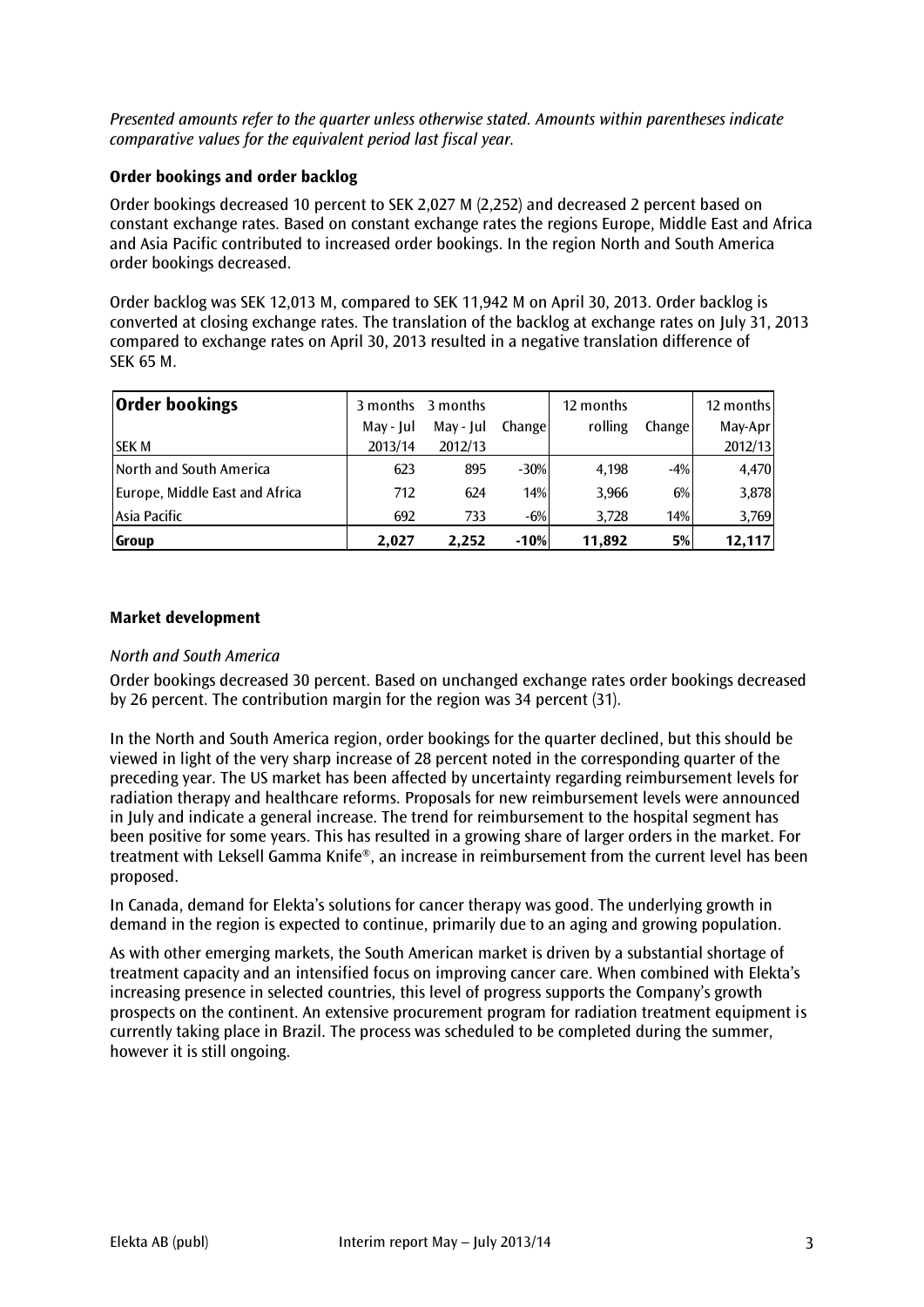# *Region Europe, Middle East and Africa*

Order bookings rose 14 percent. Based on unchanged exchange rates, order bookings rose 18 percent. The contribution margin for the region was 28 percent (29).

The market trend in Europe was positive. Elekta achieved good growth in established markets and it was particularly strong in Northern Europe. Development was also strong in Eastern Europe and the Middle East. Demand is being driven by investments in new radiation treatment capacity as well as the replacement of the existing installed base of linear accelerators.

# *Region Asia Pacific*

Order bookings decreased by 6 percent. Based on unchanged exchange rates, order bookings rose 8 percent. The contribution margin for the region was 21 percent (25).

Elekta is the market leader in the region and growth is high in such markets as China and India. China is now Elekta's second largest market. By maintaining a focus on growth, the company is well positioned to support care providers in these countries in their endeavor to advance and enhance cancer care.

The positive demand trend in Japan continued during the quarter. Elekta has a strong presence in neurosurgery and software in the country, and is expected to increase its market share in oncology.

# **Net sales**

Net sales increased 13 percent to SEK 1,912 M (1,695). Based on constant exchange rates, net sales grew by 21 percent. The growth was good in all regions.

| Net sales                      |           | 3 months 3 months |         | 12 months |        | 12 months |
|--------------------------------|-----------|-------------------|---------|-----------|--------|-----------|
|                                | May - Iul | May - Jul         | Changel | rolling   | Change | May-Apr   |
| <b>SEK M</b>                   | 2013/14   | 2012/13           |         |           |        | 2012/13   |
| North and South America        | 770       | 708               | 9%      | 3,583     | 10%    | 3,521     |
| Europe, Middle East and Africa | 582       | 484               | 20%     | 3,659     | 14%    | 3,561     |
| Asia Pacific                   | 560       | 503               | 11%     | 3.314     | 16%    | 3,257     |
| <b>Group</b>                   | 1.912     | 1,695             | 13%     | 10,556    | 13%    | 10,339    |

# **Earnings**

Gross income amounted to SEK 806 M (745) representing a margin of 42 percent (44). The lower gross margin is mainly related to negative currency effects and product mix during the quarter.

EBITA before non-recurring items was 148 M (131). Operating result before non-recurring items increased 14 percent to SEK 80 M (70). Operating margin, before non-recurring items amounted to 4 percent (4). Non-recurring items amounted to SEK -34 M (-7) and mainly consist of legal costs.

Research and development expenditures, before capitalization of development costs, are increasing according to plan and amounted to SEK 286 M (217) equal to 15 percent (13) of net sales. The increase is mainly related to the MR/Linac project.

The effect from changes in exchange rates was negative by approximately SEK 65 M, including hedges. Japanese yen, US dollar and Australian dollar accounted for the majority of the negative effect.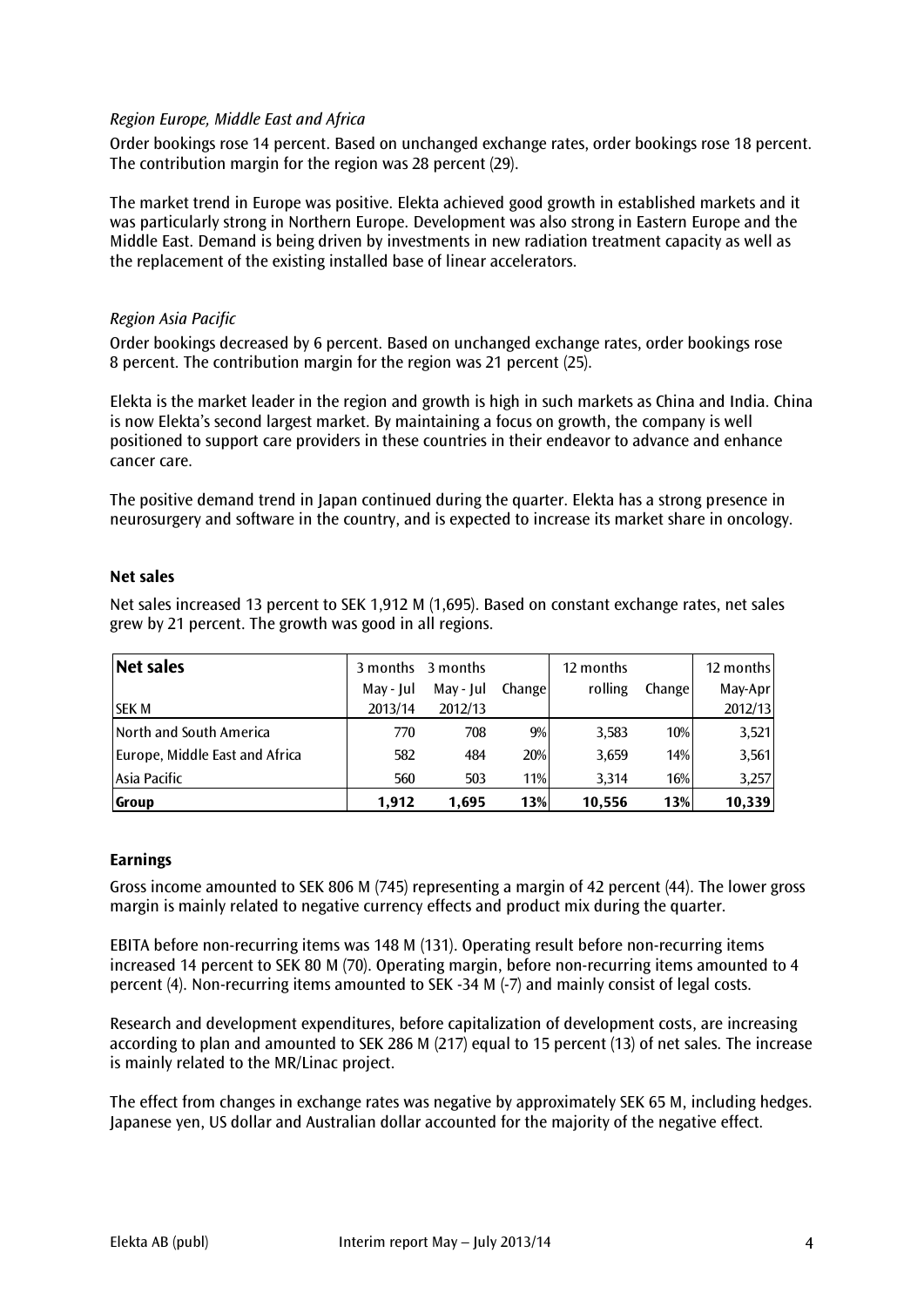The change in unrealized exchange rate effects from cash flow hedges amounted to SEK -35 M (12) and is reported in other comprehensive income. Closing balance of unrealized exchange rate effects from cash flow hedges in shareholders' equity was SEK 33 M (68 on April 30, 2013) exclusive of tax.

Net financial items amounted to SEK -57 M (-42). Financial net was negatively affected by participations in associates with SEK -3 M (-10).

Income before tax amounted to SEK -11 M (21). Tax amounted to SEK 3 M (-6). Net income amounted to SEK -8 M (15).

Earnings per share amounted to SEK -0.01 (0.03) before dilution and SEK -0.01 (0.03) after dilution.

Return on shareholders' equity amounted to 26 percent (27) and return on capital employed amounted to 21 percent (23).

# **Investments and depreciation**

Continuous investments amounted to SEK 193 M (87). Amortization of intangible assets and depreciation of tangible fixed assets amounted to a total of SEK 96 M (87). Capitalization and amortization of development costs are presented in the table below. The growth in capitalization of development costs is mainly related to the MR/Linac project.

| Capitalized development costs                 | 3 months | 3 months | 12 months | 12 months |
|-----------------------------------------------|----------|----------|-----------|-----------|
|                                               | May-Jul  | May-Jul  | rolling   | May - Apr |
| <b>SEK M</b>                                  | 2013/14  | 2012/13  | 2012/13   | 2012/13   |
| Capitalization of development costs           | 97       | 58       | 359       | 320       |
| of which R&D                                  | 97       | 49       | 334       | 286       |
| Amortization of capitalized development costs | $-37$    | -31      | $-115$    | $-109$    |
| of which R&D                                  | $-31$    | -31      | $-107$    | $-107$    |
| Capitalized development costs, net            | 60       | 27       | 244       | 211       |
| of which R&D                                  | 66       | 18       | 227       | 179       |

# **Liquidity and financial position**

Cash flow after continuous investments was SEK -584 M (-175) during the quarter, which is also seasonally the weakest. The cash flow was affected by increased tax payments, SEK -194 M (-140), higher continuous investments, SEK -193 M (-87) and increased working capital, SEK -333 M (-78). Continuous investments include increased investments within R&D and establishment of new education and training centers. Following the seasonal pattern Elekta expects a significantly stronger cash flow for the remainder of the year.

Cash and cash equivalents amounted to SEK 1,826 M (2,567 on April 30, 2013) and interest-bearing liabilities amounted to SEK 4,459 M (4,552 on April 30, 2013). Thus, net debt amounted to SEK 2,633 M (1,985 on April 30, 2013). Net debt/equity ratio was 0.48 (0.36 on April 30, 2013).

#### **Significant events after the balance sheet date**

#### *Lawsuit with Varian Medical Systems resolved*

The lawsuit with Varian Medical Systems, announced in August 2012, has been resolved by mutual agreement by the parties.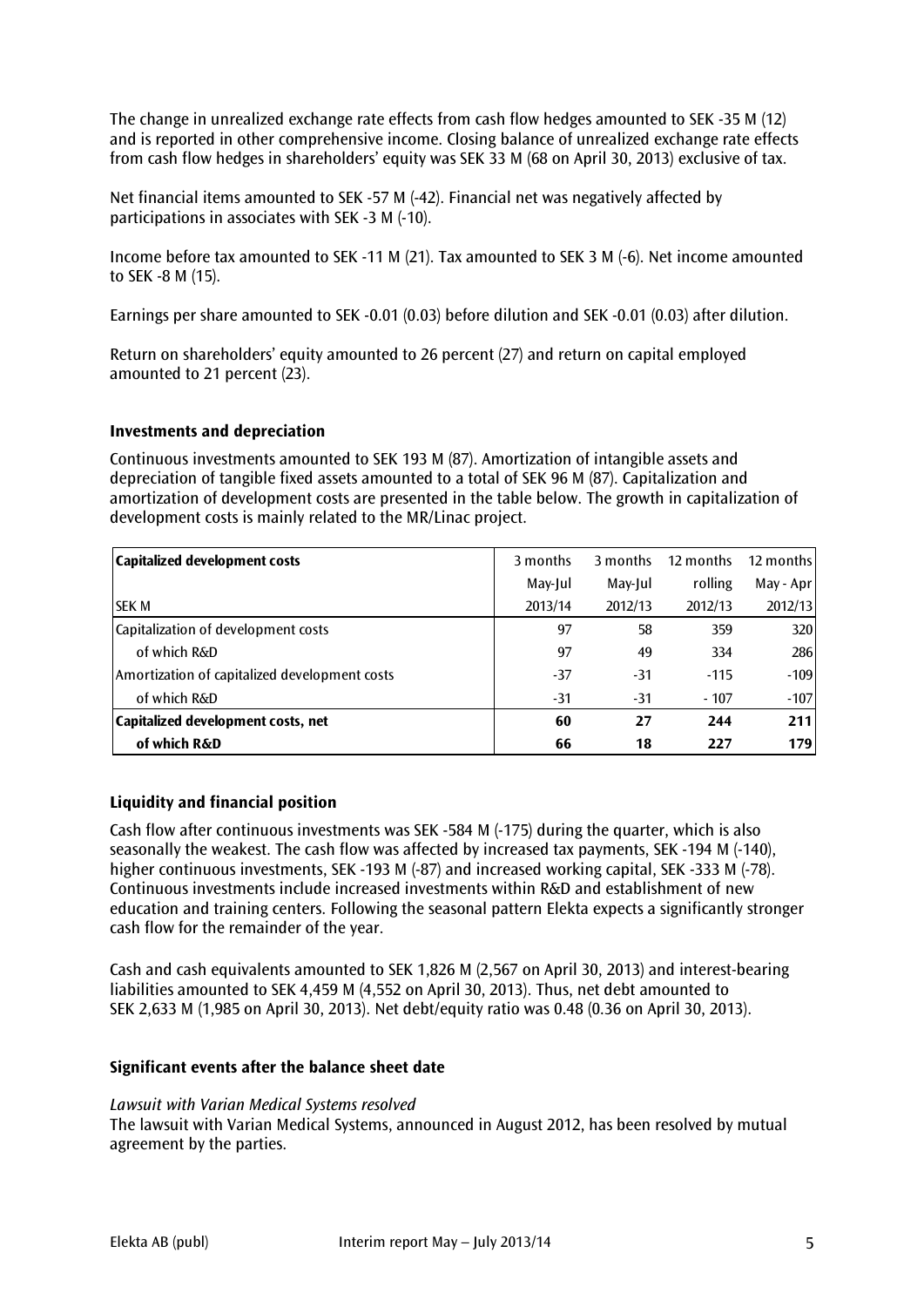#### *Acquisition of shares in BMEI*

Elekta has acquired the remaining 20 percent of shares in the Chinese subsidiary BMEI, and owns thereafter 100 percent. China is Elekta's second largest market and BMEI develops and manufactures the Elekta Compact<sup>™</sup> linear accelerator, among other products.

#### **Employees**

The average number of employees was 3,489 (3,304). The average number of employees in the Parent Company was 25 (23). The number of employees on July 31, 2013 totaled 3,573. On April 30, 2013, the number of employees in Elekta totaled 3,488.

#### **Shares**

During the period 116 new B-shares were subscribed through conversion of convertibles. Total number of registered shares on July 31, 2013 was 382,824,132 divided between 14,250,000 A-shares and 368,574,132 B-shares. Fully diluted shares amount to 400,683,092. The effect is related to the Elekta 2012/17 convertible bond.

#### **Outlook for fiscal year 2013/14**

Exchange rate movements compared to fiscal year 2012/13 are expected to have a negative impact of about 5 percentage points on EBITA growth (changed from about 3 percentage points).

The outlook in local currency is unchanged. In fiscal year 2013/14, net sales are expected to grow by more than 10 percent in local currency. The majority of the growth is expected to come from emerging markets. Investments in product development will increase by more than 20 percent during the year and EBITA is expected to grow by approximately 10 percent in local currency.

#### **Risks and uncertainties**

Elekta's presence in a large number of geographical markets exposes the Group to political and economic risks on a global scale or in individual countries.

The competitive landscape for Elekta is continuously changing. The medical equipment industry is characterized by rapid technological developments and continuous improvements of industrial knowhow, resulting in companies launching new products and improved methods for treatment. Elekta strives to be the leader in innovation and offer the most competitive product portfolio, developed in close collaboration with key research leaders in the field. To secure the proceeds of research investments, it is of importance that such new products and technology are protected from the risk of improper use by competitors. When possible and deemed appropriate, Elekta protects its intellectual property rights by way of patents, copyrights and trademark registrations.

Elekta sells solutions through its direct sales force and through an external network of agents and distributors. The Company's continued success is dependent on the ability to establish and maintain successful relationships with customers. Elekta is continuously evaluating how to enter new markets considering both the opportunities and the risks involved. There are regulatory registration requirements with each new market that potentially could delay product introductions and certifications. The stability of the political system in certain countries and the security situation for employees traveling to exposed areas are constantly evaluated. Corruption is a risk and an obstacle for development and growth in some countries. Elekta has implemented a specific anti-corruption policy to guide the business by aiming to be in line with national and international regulations and best practices against corruption.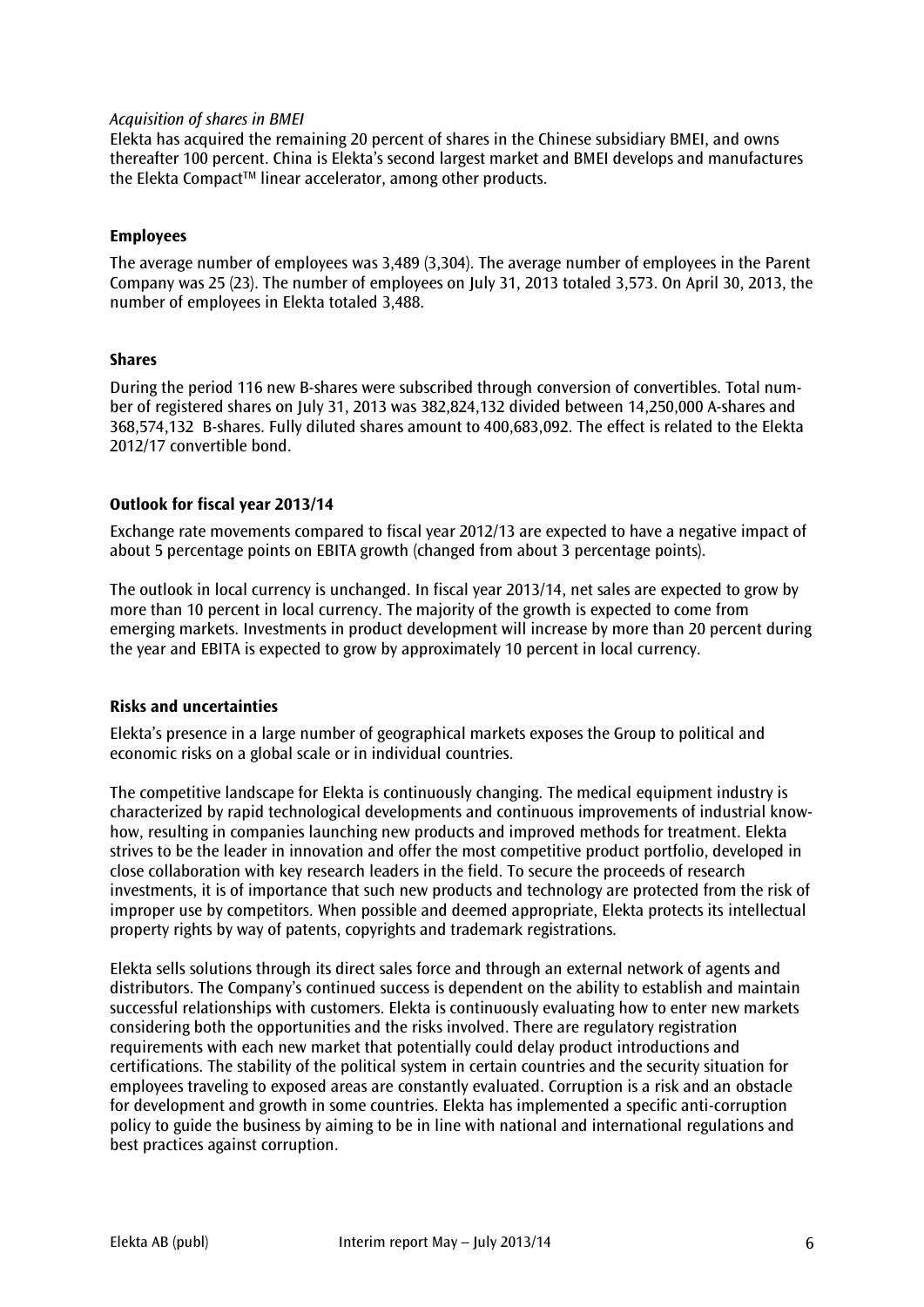Elekta's operations comprise several markets that expose the Group to a vast number of laws, regulations, policies and guidelines regarding, for example, health, security, environmental matters, trade restrictions, competition and delivery of products. Elekta's quality systems describes these requirements, which are reviewed and certified by external supervisory bodies and are regularly inspected by authorities in applicable countries, for example the US FDA. Non-compliance of, for example, safety regulations can result in delayed or stopped deliveries of products. Changes in regulations and rules might also increase Elekta's costs and delay the development and introduction of new products.

Elekta depends also on the capability of producing advanced medical equipment, which requires highly qualified personnel. The Company's ability to attract and retain qualified personnel and management has a significant impact on the future success of the group.

Weak economic development and high levels of public debt might, in some markets, mean less availability of financing for private customers and reduced future health care spending by governments. Political decisions that could impact the healthcare reimbursement systems also constitute a risk factor. Elekta's ability to commercialize products is dependent on the reimbursement level that hospitals and clinics can obtain for different types of treatments. Alterations in the existing reimbursement systems related to medical products, or implementation of new regulations, might impact future product mix in specific markets.

Elekta's ability to deliver treatment equipment relies largely on customers' readiness to receive the delivery at site. Depending on contractual payment terms a delay can result in postponed invoicing and also affect timing of revenue recognition. The Group's credit risks are normally limited since customer operations are, to a large extent, financed either directly or indirectly by public funds.

Elekta's production sites depend on a number of suppliers for components. There is a risk that those suppliers might change their terms, or that delivery difficulties might occur due to circumstances beyond the Company's control. Critical suppliers are regularly followed up regarding delivery precision and quality of components.

In its operations, Elekta is subject to a number of financial risks primarily related to exchange rate fluctuations. In the short-term, the effect of currency movements is reduced through forward contracts. Hedging is conducted on the basis of expected net sales over a period of up to 24 months. The scope of the hedging is determined by the Company's assessment of currency risks. Risk management is regulated through a financial policy established by the Board of Directors. Overall responsibility for handling the Group's financial risks, and developing methods and guidelines for dealing with financial risks, rests with executive management and the finance function. For more detailed information regarding these risks, please see Note 2 in the annual report 2012/13.

Stockholm, September 3, 2013

Tomas Puusepp President and CEO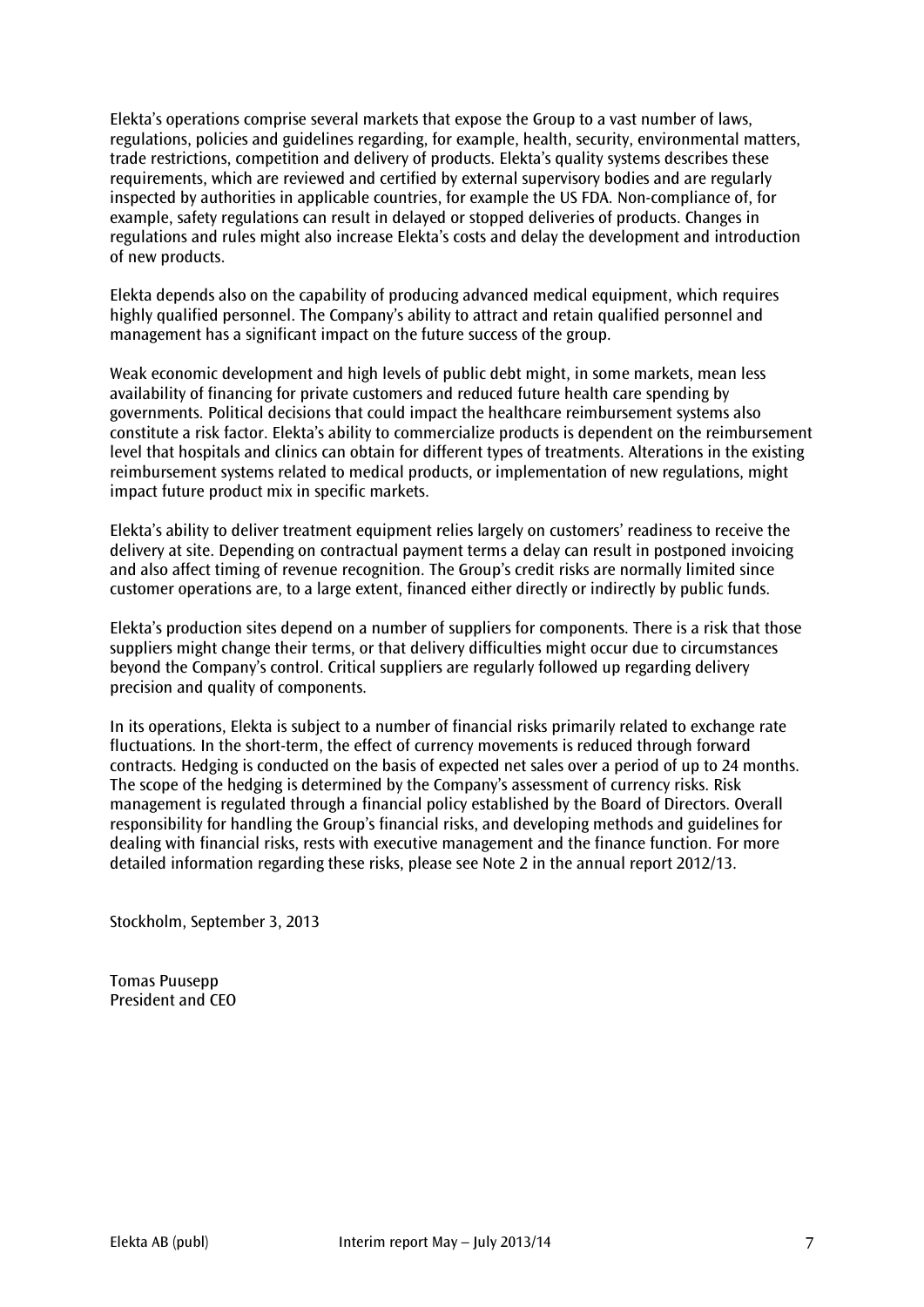*This report has not been reviewed by the Company's auditors.*

# **Conference call**

Elekta will host a telephone conference at 13:45 – 14:30 CET on September 3, with President and CEO Tomas Puusepp and CFO Håkan Bergström.

To take part in the conference call, please dial in about 5-10 minutes in advance and use the access code 935720.

Swedish dial-in number: +46 (0)8 5052 0110, UK dial-in number: +44 (0)20 7162 0077, US dial-in number: + 1 334 323 6201.

The telephone conference will also be broadcasted over the internet (listen only). Please use the link: [http://webeventservices.reg.meeting-stream.com/81070\\_elekta](http://webeventservices.reg.meeting-stream.com/81070_elekta)

# **Financial information**

Interim report May – October 2013/14 December 4, 2013 Interim report May– January 2013/14 February 27, 2014 Year-end report May – April 2013/14 May 29, 2014

# **For further information, please contact:**

Håkan Bergström, CFO, Elekta AB (publ) +46 8 587 25 547, hakan.bergstrom@elekta.com

Johan Andersson, Director Investor Relations, Elekta AB (publ) +46 8 587 25 415, [johan.anderssonmelbi@elekta.com](mailto:johan.anderssonmelbi@elekta.com)

#### **Elekta AB (publ)**

Corporate registration number 556170-4015 Kungstensgatan 18 – Box 7593 – SE 103 93 Stockholm, Sweden

The above information is such that Elekta AB (publ) shall make public in accordance with the Securities Market Act and/or the Financial Instruments Trading Act. The information was published at 13:00 CET on September 3, 2013.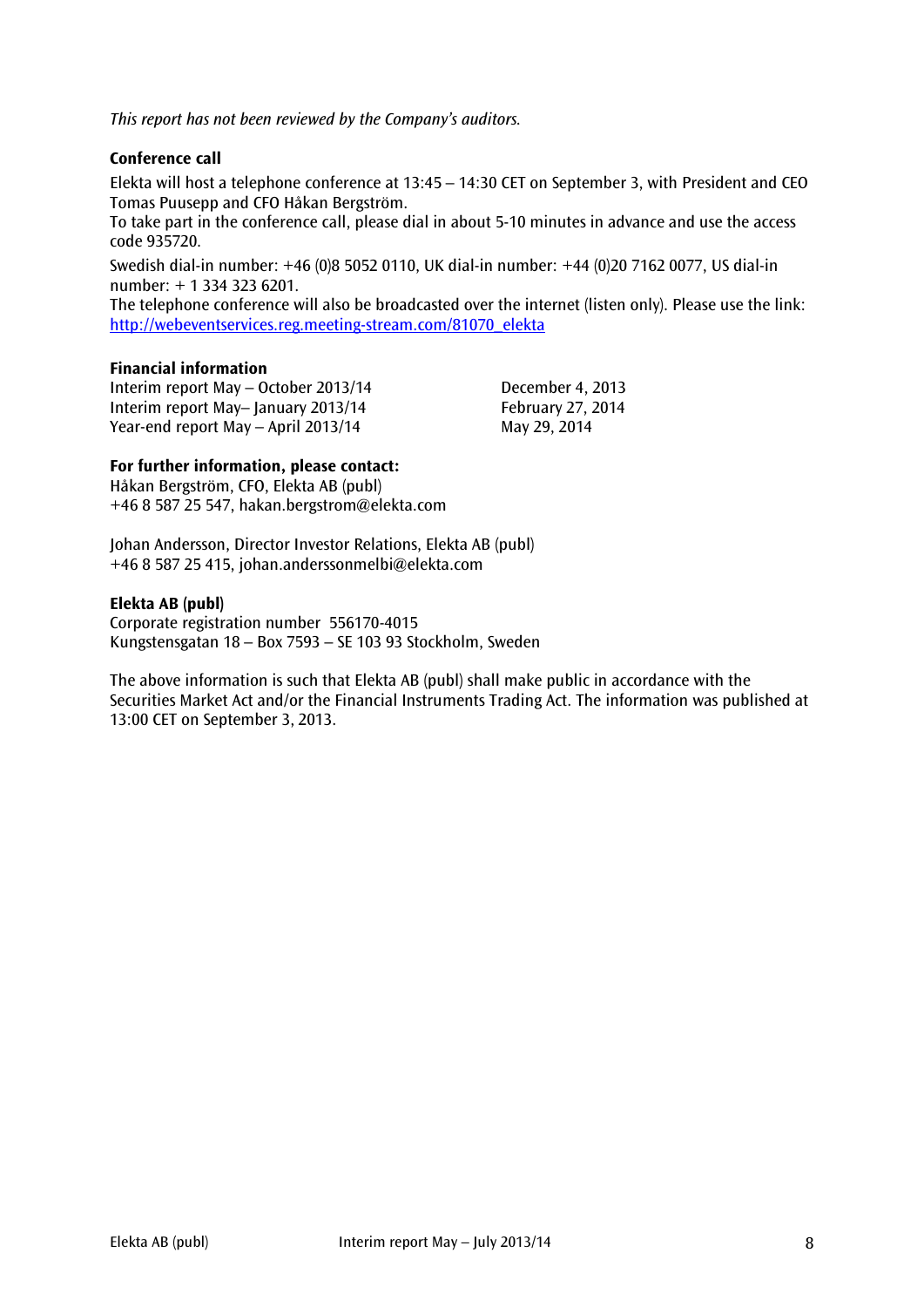# **Accounting principles**

This interim report is prepared, with regard to the Group, according to IAS 34 and the Swedish Annual Accounts Act and, with regard to the Parent Company, according to the Swedish Annual Accounts Act and RFR 2. The accounting principles applied correspond to those presented in Note 1 of the Annual Report 2012/13 except effects from new/revised IFRS applied from 1 May, 2013:

#### *IAS 1 Presentation of Financial Statements*

The amendments to the standard require the items in other comprehensive income to be split into two categories: items that will not be reclassified to the income statement and items that subsequently may be reclassified to the income statement. Taxes are disclosed for each category.

#### *IAS 19 Employee Benefits*

The amendments to the standard mean, for Elekta, that revaluation of the net debt related to defined benefit pension plans is reported in other comprehensive income instead of in the income statement. Furthermore, interest expenses and expected return on plan assets are replaced by a net interest based on the discount rate and the net deficit or net surplus related to a defined-benefit plan.

#### *Other changes*

IFRS 13 Fair Value Measurement has brought about certain disclosures on financial instruments in the interim reports. Other amended standards, which are effective and applied from the fiscal year 2013/14, have been assessed as not having any material impact on the financial reports.

| Country              | Currency |           | Average rate |        |         | <b>Closing rate</b> |        |
|----------------------|----------|-----------|--------------|--------|---------|---------------------|--------|
|                      |          | May - Jul | May - Jul    | Change | Jul 31, | Apr 30,             | Change |
|                      |          | 2013/14   | 2012/13      |        | 2013    | 2013                |        |
| Euroland             | 1 EUR    | 8.640     | 8.810        | $-2%$  | 8.711   | 8.575               | 2%     |
| <b>Great Britain</b> | 1 GBP    | 10.115    | 11.012       | $-8%$  | 9.993   | 10.162              | $-2%$  |
| Japan                | 1 JPY    | 0.067     | 0.089        | $-25%$ | 0.067   | 0.067               | 0%     |
| <b>United States</b> | 1 USD    | 6.605     | 7.020        | $-6%$  | 6.570   | 6.560               | $0\%$  |

#### **Exchange rates**

Regarding foreign group companies, order bookings and income statement are translated at average exchange rates for the reporting period while order backlog and balance sheet are translated at closing exchange rates.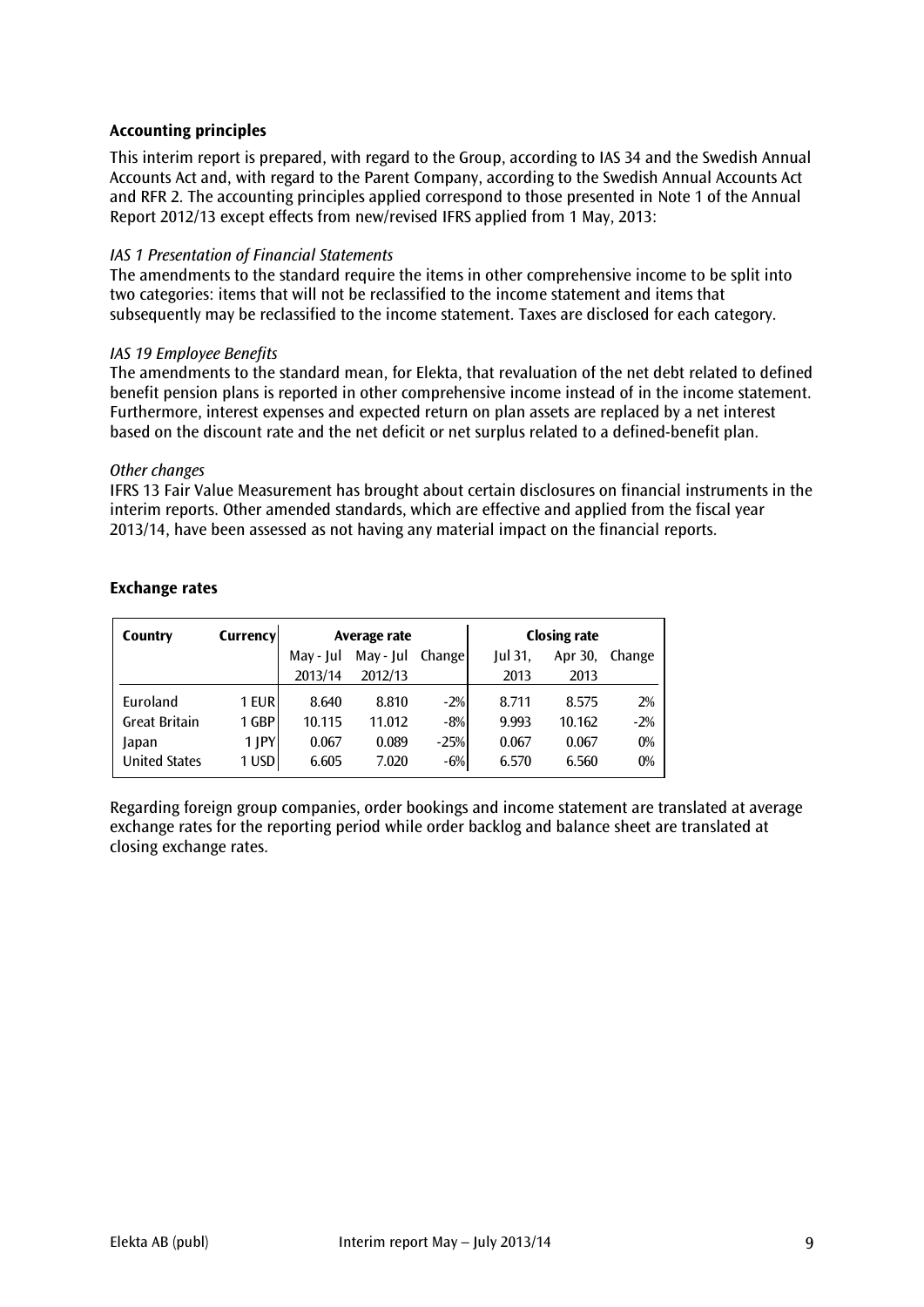# **CONSOLIDATED INCOME STATEMENT AND STATEMENT OF COMPREHENSIVE INCOME**

| SEK M                                                                        | 3 months | 3 months | 12 months        | 12 months        |
|------------------------------------------------------------------------------|----------|----------|------------------|------------------|
|                                                                              | May-Jul  | May-Jul  | rolling          | May - Apr        |
| <b>INCOME STATEMENT</b>                                                      | 2013/14  | 2012/13  | 2012/13          | 2012/13          |
| Net sales                                                                    | 1,912    | 1,695    | 10,556           | 10,339           |
| Cost of products sold                                                        | $-1,106$ | $-950$   | $-5,713$         | $-5,557$         |
| <b>Gross income</b>                                                          | 806      | 745      | 4,843            | 4,782            |
| Selling expenses                                                             | $-258$   | $-288$   | $-1,117$         | $-1,147$         |
| Administrative expenses                                                      | $-230$   | $-206$   | $-902$           | $-878$           |
| R&D expenses                                                                 | $-220$   | $-199$   | $-736$           | $-715$           |
| Exchange rate differences                                                    | $-18$    | 18       | $-20$            | 16               |
| Operating result before non-recurring items                                  | 80       | 70       | 2,068            | 2,058            |
| Transaction and restructuring costs                                          |          | 0        | $\boldsymbol{0}$ | $\boldsymbol{0}$ |
| Other non-recurring items                                                    | $-34$    | $-7$     | $-73$            | $-46$            |
| <b>Operating result</b>                                                      | 46       | 63       | 1,995            | 2,012            |
| Result from participations in associates                                     | $-3$     | $-10$    | $-22$            | $-29$            |
| Interest income                                                              | 5        | 10       | 27               | 32               |
| Interest expenses and similar items                                          | -56      | $-41$    | $-238$           | $-223$           |
| Exchange rate differences                                                    | $-3$     | $-1$     | 6                | 8                |
| <b>Profit before tax</b>                                                     | $-11$    | 21       | 1,768            | 1,800            |
| Income taxes                                                                 | 3        | $-6$     | $-440$           | $-449$           |
| Net income                                                                   | -8       | 15       | 1,328            | 1,351            |
|                                                                              |          |          |                  |                  |
| Net income attributable to:                                                  |          |          |                  |                  |
| Parent Company shareholders                                                  | -6       | 12       | 1,322            | 1,340            |
| Non-controlling interests                                                    | -2       | 3        | 6                | 11               |
|                                                                              |          |          |                  |                  |
| Earnings per share before dilution, SEK                                      | $-0.01$  | 0.03     | 3.48             | 3.52             |
| Earnings per share after dilution, SEK                                       | $-0.01$  | 0.03     | 3.48             | 3.52             |
|                                                                              |          |          |                  |                  |
| STATEMENT OF COMPREHENSIVE INCOME                                            |          |          |                  |                  |
| Net income                                                                   | - 8      | 15       | 1,328            | 1,351            |
| Other comprehensive income:                                                  |          |          |                  |                  |
| Items that subsequently may be reclassified to the statement of income       |          |          |                  |                  |
| Revaluation of cash flow hedges                                              | $-35$    | 12       | - 13             | 34               |
| Translation differences from foreign operations                              | 10       | $-246$   | $-97$            | $-353$           |
| Tax                                                                          | 8        | - 1      | $\overline{4}$   | $-5$             |
| Total items that subsequently may be reclassified to the statement of income | $-17$    | $-235$   | $-106$           | $-324$           |
| Other comprehensive income for the period                                    | $-17$    | $-235$   | $-106$           | $-324$           |
| <b>Comprehensive income for the period</b>                                   | $-25$    | $-220$   | 1,222            | 1,027            |
| Comprehensive income attributable to:                                        |          |          |                  |                  |
| Parent Company shareholders                                                  | -22      | $-223$   | 1,217            | 1,016            |
| Non-controlling interests                                                    | $-3$     | 3        | 5                | 11               |
|                                                                              |          |          |                  |                  |

| <b>RESULT OVERVIEW</b>                           | 3 months | 3 months | 12 months | 12 months |
|--------------------------------------------------|----------|----------|-----------|-----------|
|                                                  | May-Jull | May-Jull | rolling   | May - Apr |
| <b>SEK M</b>                                     | 2013/14  | 2012/13  | 2012/13   | 2012/13   |
| Operating result/EBIT before non-recurring items | 80       | 70       | 2,068     | 2,058     |
| Amortization:                                    |          |          |           |           |
| capitalized development costs                    | 37       | 31       | 115       | 109       |
| acquisitions                                     | 31       | 30       | 131       | 130       |
| <b>EBITA before non-recurring items</b>          | 148      | 131      | 2,314     | 2,297     |
| Depreciation                                     | 28       | 26       | 112       | 110       |
| <b>EBITDA before non-recurring items</b>         | 176      | 157      | 2.426     | 2.407     |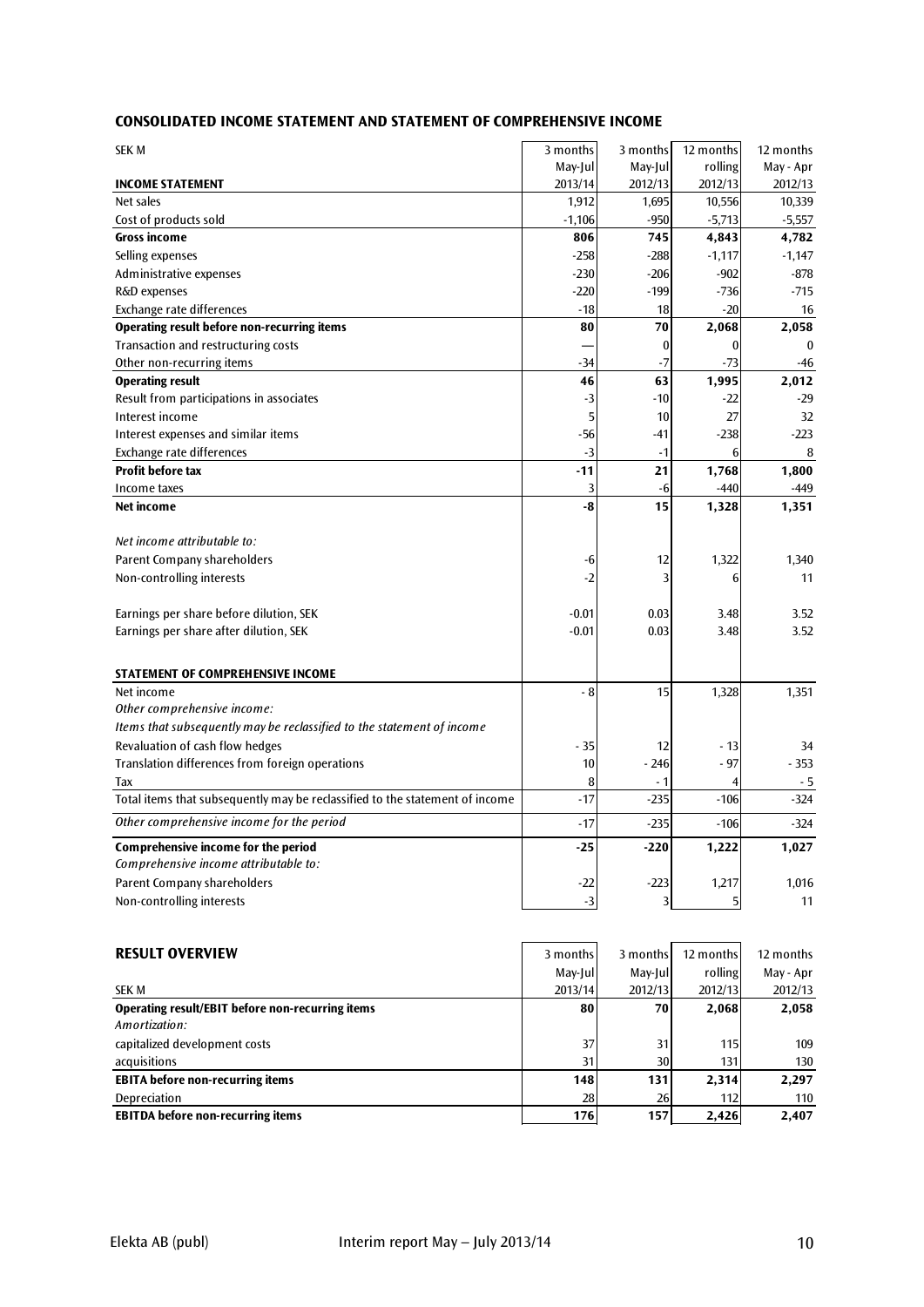| <b>CASH FLOW</b>                                                                                 | 3 months | 3 months | 12 months | 12 months |
|--------------------------------------------------------------------------------------------------|----------|----------|-----------|-----------|
|                                                                                                  | May-Jul  | May-Jul  | rolling   | May - Apr |
| <b>SEK M</b>                                                                                     | 2013/14  | 2012/13  | 2012/13   | 2012/13   |
| Income before tax                                                                                | $-11$    | 21       | 1,768     | 1,800     |
| Amortization & Depreciation                                                                      | 96       | 87       | 358       | 349       |
| Interest net                                                                                     | 44       | 24       | 179       | 159       |
| Other non-cash items                                                                             | 46       | 22       | 90        | 66        |
| Interest received and paid                                                                       | $-39$    | $-24$    | $-157$    | $-142$    |
| Income taxes paid                                                                                | $-194$   | $-140$   | $-392$    | $-338$    |
| Operating cash flow                                                                              | $-58$    | $-10$    | 1,846     | 1,894     |
| Increase $\left(\frac{1}{2}\right)$ decrease $\left(\frac{1}{2}\right)$ in inventories           | $-157$   | $-185$   | $-115$    | $-143$    |
| Increase $\left(\frac{1}{2}\right)$ decrease $\left(\frac{1}{2}\right)$ in operating receivables | 88       | 309      | $-894$    | $-673$    |
| Increase (-)/decrease (+) in operating liabilities                                               | $-264$   | $-202$   | 730       | 792       |
| Change in working capital                                                                        | $-333$   | $-78$    | $-279$    | $-24$     |
| Cash flow from operating activities                                                              | $-391$   | $-88$    | 1,567     | 1,870     |
| Continuous investments                                                                           | $-193$   | $-87$    | $-684$    | $-578$    |
| <b>Cash flow after continuous investments</b>                                                    | $-584$   | $-175$   | 883       | 1,292     |
| Business combinations and investments in associates                                              | $\bf{0}$ | $-79$    | - 5       | -84       |
| <b>Cash flow after investments</b>                                                               | $-585$   | $-254$   | 877       | 1,208     |
| Cash flow from financing activities                                                              | $-133$   | 25       | $-538$    | $-380$    |
| Cash flow for the period                                                                         | $-718$   | $-229$   | 339       | 828       |
| Exchange rate differences                                                                        | $-17$    | $-24$    | - 149     | - 156     |
| Change in cash and cash equivalents for the period                                               | $-735$   | $-253$   | 190       | 672       |

A policy change was applied for the cash flow in Q2 2012/13. Investments in capitalized development costs, which were previously reported as operating cash flow, are reported as continuous investments. Previous periods have been restated pro forma to enable comparability.

| <b>CHANGES IN EQUITY</b>                  | Jul 31, | Jul 31, | Apr 30, |
|-------------------------------------------|---------|---------|---------|
| <b>SEK M</b>                              | 2013    | 2012    | 2013    |
| <b>Attributable to Elekta's owners</b>    |         |         |         |
| Opening balance                           | 5,547   | 4,999   | 4,999   |
| Comprehensive income for the period       | $-22$   | $-223$  | 1,016   |
| Incentive programs including deferred tax |         | $-17$   | $-45$   |
| <b>Exercise of warrants</b>               | –       | 51      | 51      |
| Conversion of convertible loan            |         |         | 2       |
| Dividend                                  |         | 7       | $-476$  |
| Total                                     | 5,525   | 4,817   | 5,547   |
| Attributable to non-controlling interests |         |         |         |
| Opening balance                           | 13      | 11      | 11      |
| Dividend                                  |         | $-7$    | $-9$    |
| Comprehensive income for the period       | -3      | 3       | 11      |
| <b>Total</b>                              | 10      | 7       | 13      |
| <b>Closing balance</b>                    | 5,535   | 4,824   | 5,560   |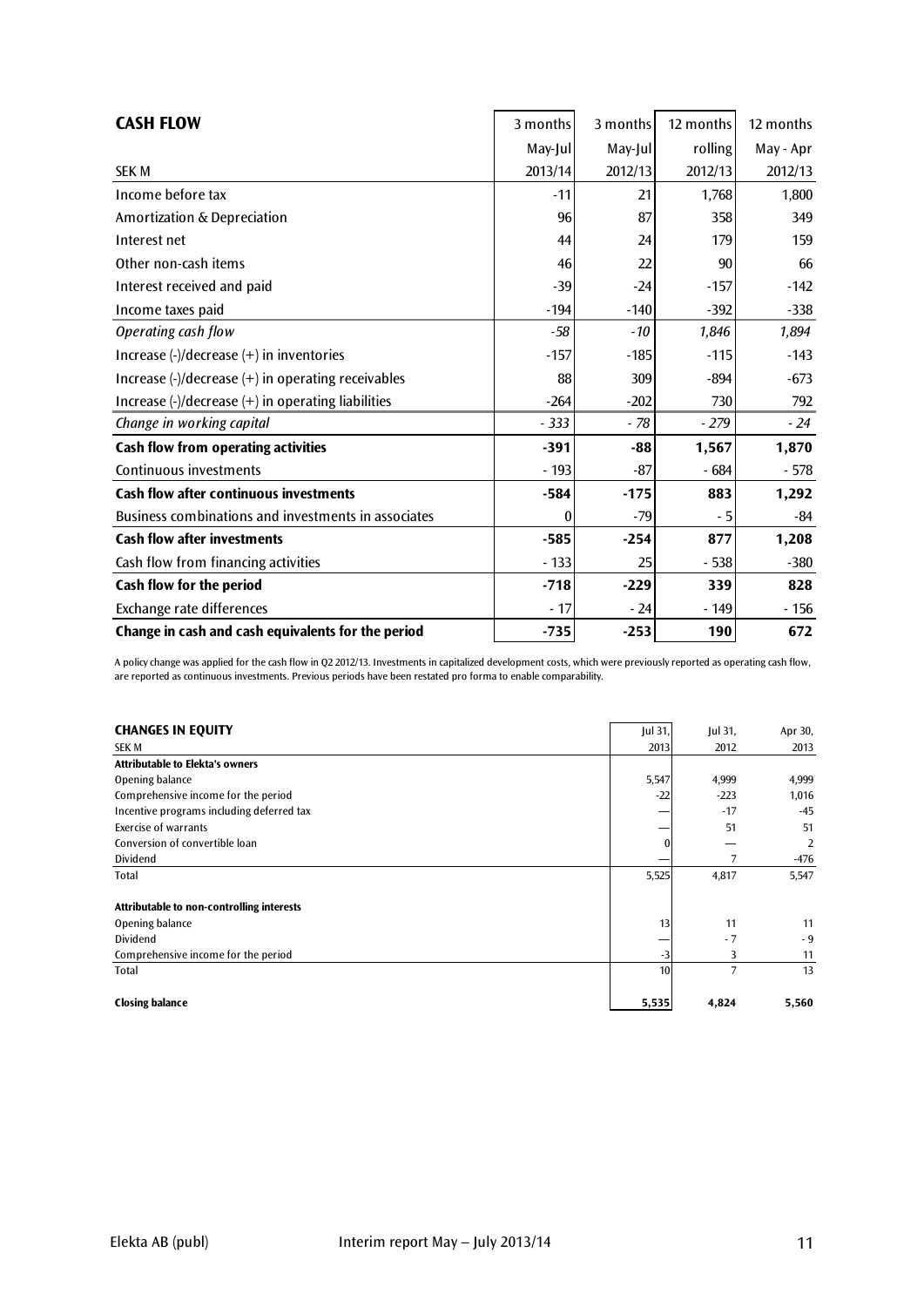#### **CONSOLIDATED BALANCE SHEET**

| <b>SEK M</b>                            | Jul 31, | Jul 31, | Apr 30, |
|-----------------------------------------|---------|---------|---------|
|                                         | 2013    | 2012    | 2013    |
| <b>Non-current assets</b>               |         |         |         |
| Intangible assets                       | 6,498   | 6,349   | 6,424   |
| Tangible fixed assets                   | 492     | 393     | 487     |
| <b>Financial assets</b>                 | 329     | 164     | 236     |
| Deferred tax assets                     | 92      | 298     | 92      |
| <b>Total non-current assets</b>         | 7,411   | 7,204   | 7,239   |
| <b>Current assets</b>                   |         |         |         |
| Inventories                             | 1,000   | 917     | 850     |
| <b>Accounts receivable</b>              | 2,908   | 2,543   | 3,192   |
| Other current receivables               | 2,596   | 2,354   | 2,459   |
| Cash and cash equivalents               | 1,826   | 1,642   | 2,567   |
| <b>Total current assets</b>             | 8,330   | 7,456   | 9,068   |
| <b>Total assets</b>                     | 15,741  | 14,660  | 16,307  |
| Elekta's owners' equity                 | 5,525   | 4,817   | 5,547   |
| Non-controlling interests               | 10      | 7       | 13      |
| <b>Total equity</b>                     | 5,535   | 4,824   | 5,560   |
| <b>Non-current liabilities</b>          |         |         |         |
| Long-term interest-bearing liabilities  | 4,346   | 4,431   | 4,340   |
| Deferred tax liabilities                | 587     | 753     | 582     |
| Other long-term liabilities             | 145     | 171     | 148     |
| <b>Total non-current liabilities</b>    | 5,078   | 5,355   | 5,070   |
| <b>Current liabilities</b>              |         |         |         |
| Short-term interest-bearing liabilities | 113     | 114     | 212     |
| Accounts payable                        | 921     | 541     | 1,217   |
| <b>Advances from customers</b>          | 1,336   | 1,272   | 1,292   |
| Other current liabilities               | 2,758   | 2,554   | 2,956   |
| <b>Total current liabilities</b>        | 5,128   | 4,481   | 5,677   |
| <b>Total equity and liabilities</b>     | 15,741  | 14,660  | 16,307  |
|                                         |         |         |         |
| Assets pledged                          |         | 6       | 3       |
| <b>Contingent liabilities</b>           | 138     | 57      | 178     |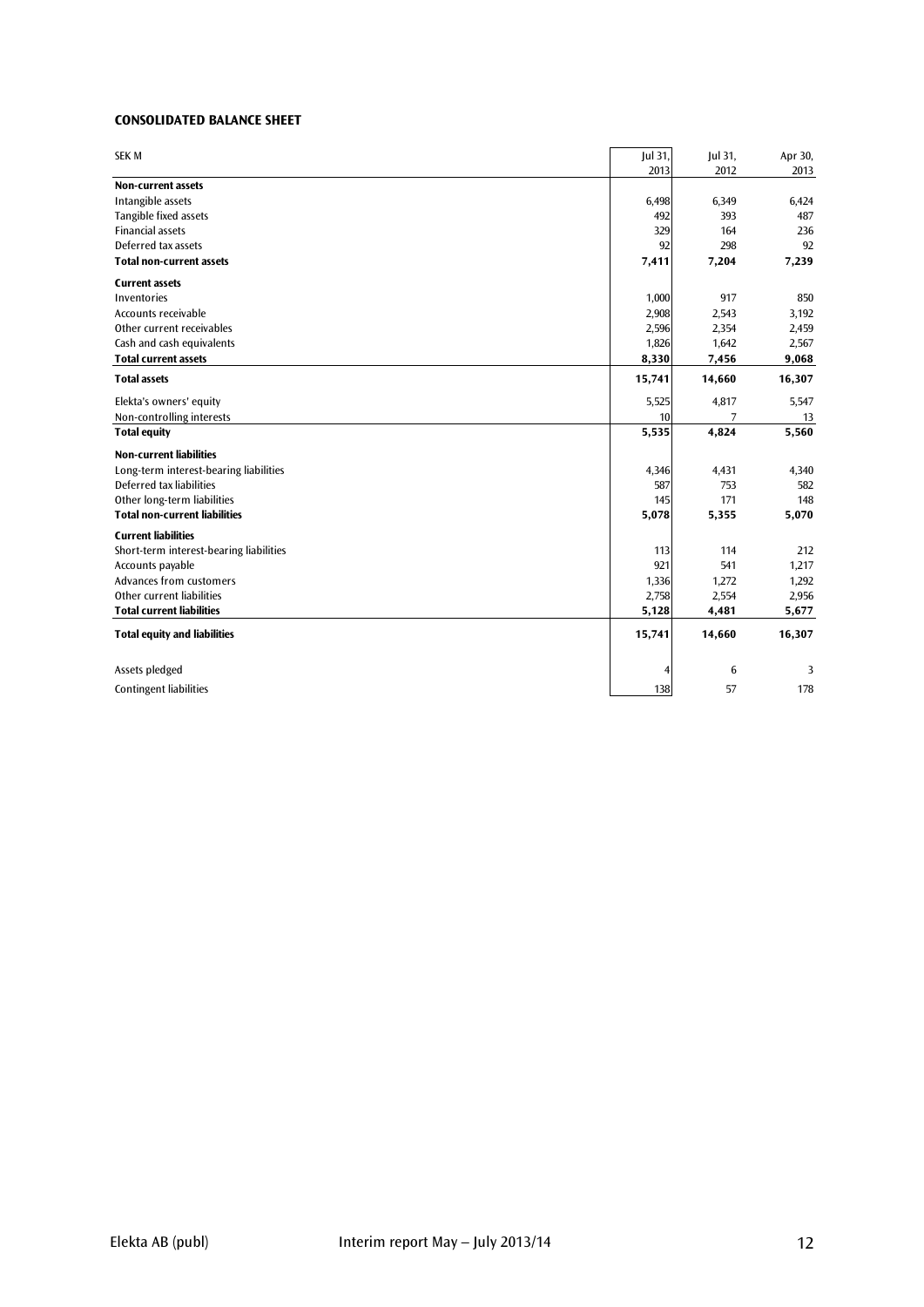# **Financial instruments**

The table below shows the Group's financial instruments for which fair value is different than carrying value. The fair value of all other financial instruments is assumed to correspond to the carrying value.

|                                        | July 31, 2013 |       | April 30, 2013 |       |  |
|----------------------------------------|---------------|-------|----------------|-------|--|
|                                        | Carrving      | Fair  | Carrving       | Fair  |  |
| SEK M                                  | amount        | value | amount         | value |  |
| Long-term interest-bearing liabilities | 4.346         | 4.489 | 4.340          | 4.557 |  |

The table below shows how the Group's financial assets and financial liabilities, which have been measured at fair value, have been categorized in the fair value hierarchy. The different levels are defined as follows:

- Level 1: Quoted prices on an active market for identical assets or liabilities
- Level 2: Other observable data than quoted prices included in Level 1, either directly (that is, price quotations) or indirectly (that is, obtained from price quotations)
- Level 3: Data not based on observable market data

| Distribution by level when measured at fair value               |         | July 31, 2013 |         |       | April 30, 2013 |         |         |              |  |  |
|-----------------------------------------------------------------|---------|---------------|---------|-------|----------------|---------|---------|--------------|--|--|
| SEK M                                                           | Level 1 | Level 2       | Level 3 | Total | Level 1        | Level 2 | Level 3 | <b>Total</b> |  |  |
| <b>FINANCIAL ASSETS</b>                                         |         |               |         |       |                |         |         |              |  |  |
| Financial assets measured at fair value through profit or loss: |         |               |         |       |                |         |         |              |  |  |
| Derivative financial instruments – non-hedging                  |         | 5             |         | 5.    |                | 23      | -       | 23           |  |  |
| Derivatives used for hedging purposes:                          |         |               |         |       |                |         |         |              |  |  |
| Derivative financial instruments - hedging                      |         | 73            |         | 73    |                | 93      |         | 93           |  |  |
| <b>Total financial assets</b>                                   |         | 78            | -       | 78    |                | 116     | -       | 116          |  |  |
| <b>FINANCIAL LIABILITIES</b>                                    |         |               |         |       |                |         |         |              |  |  |
| Financial liabilities at fair value through profit or loss:     |         |               |         |       |                |         |         |              |  |  |
| Derivative financial instruments – non-hedging                  |         | 23            |         | 23    |                | 4       |         | 4            |  |  |
| Derivatives used for hedging purposes:                          |         |               |         |       |                |         |         |              |  |  |
| Derivative financial instruments - hedging                      |         | 40            | -       | 40    |                | 24      |         | 24           |  |  |
| <b>Total financial liabilities</b>                              |         | 63            |         | 63    |                | 28      |         | 28           |  |  |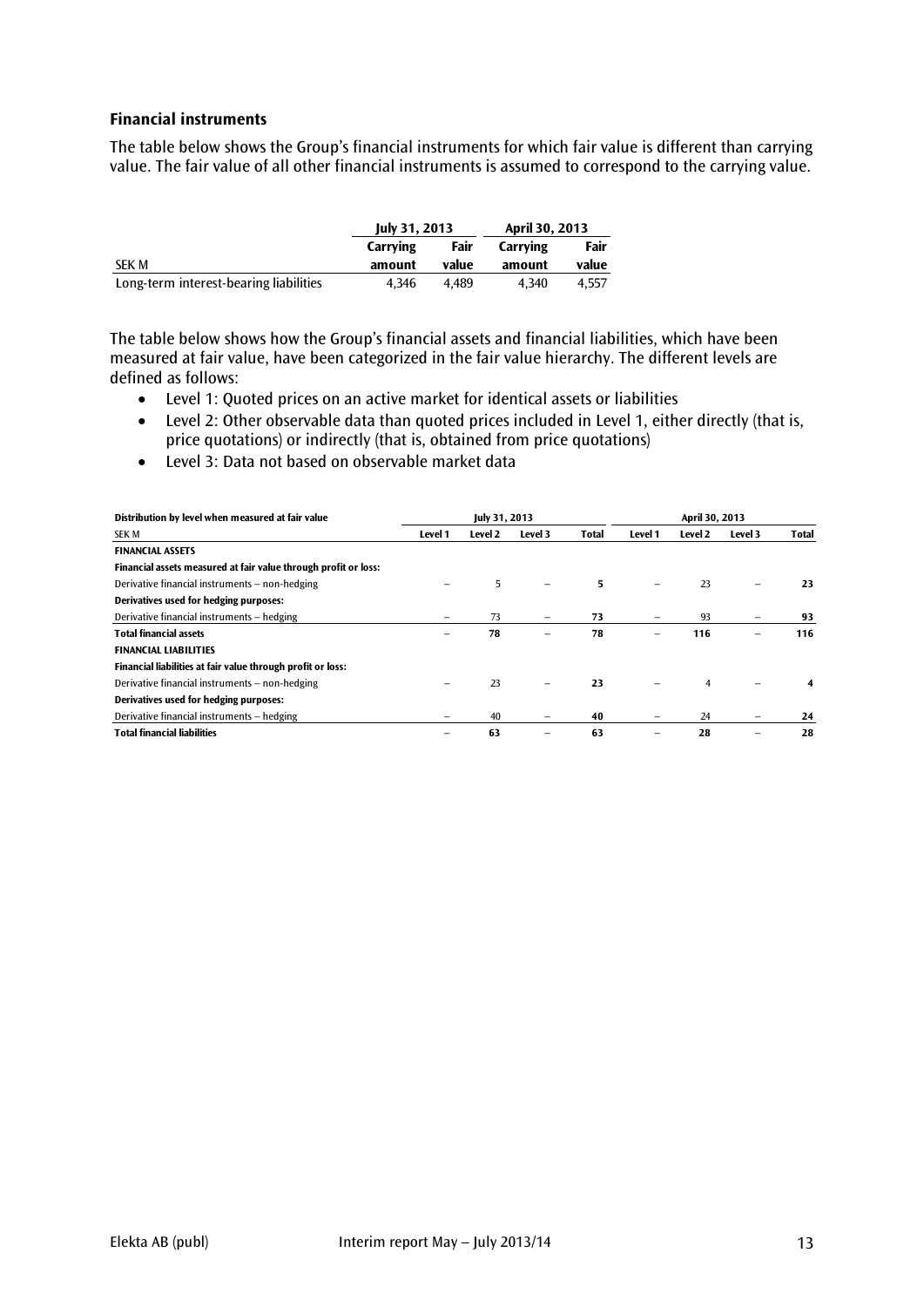| <b>KEY FIGURES</b>                | 12 months | 12 months | 12 months | 12 months | 12 months | 3 months             | 3 months |
|-----------------------------------|-----------|-----------|-----------|-----------|-----------|----------------------|----------|
|                                   | May - Apr | May - Apr | May - Apr | May - Apr | May -Apr  | May-Jul              | May-Jul  |
|                                   | 2008/09   | 2009/10   | 2010/11   | 2011/12   | 2012/13   | 2012/13              | 2013/14  |
|                                   |           |           |           |           |           |                      |          |
| Order bookings, SEK M             | 7,656     | 8,757     | 9,061     | 10,815    | 12,117    | 2,252                | 2,027    |
| Net sales, SEK M                  | 6,689     | 7,392     | 7,904     | 9,048     | 10,339    | 1,695                | 1,912    |
| Operating result, SEK M           | 830       | 1,232     | 1,502     | 1,849     | 2,012     | 63                   | 46       |
| Operating margin before non-      |           |           |           |           |           |                      |          |
| recurring items, %                | 12        | 17        | 19        | 20        | 20        | 4                    | 4        |
| Operating margin, %               | 12        | 17        | 19        | 20        | 19        | 4                    | 2        |
| Profit margin, %                  | 12        | 16        | 19        | 19        | 17        | $\blacktriangleleft$ | $-1$     |
| Shareholders' equity, SEK M       | 2,555     | 3,244     | 3,833     | 5,010     | 5,560     | 4,824                | 5,535    |
| Capital employed, SEK M           | 4,182     | 4,283     | 4,714     | 9,540     | 10,112    | 9,369                | 9,994    |
| Equity/assets ratio, %            | 32        | 38        | 43        | 33        | 34        | 33                   | 35       |
| Net debt/equity ratio             | 0.31      | $-0.04$   | $-0.13$   | 0.53      | 0.36      | 0.60                 | 0.48     |
| Return on shareholders' equity, % | 27        | 30        | 30        | 29        | 27        | 27                   | 26       |
| Return on capital employed, %     | 24        | 30        | 35        | 28        | 21        | 23                   | 21       |

| <b>DATA PER SHARE</b>          | 12 months | 12 months | 12 months     | 12 months    | 12 months     | 3 months   | 3 months      |
|--------------------------------|-----------|-----------|---------------|--------------|---------------|------------|---------------|
|                                | May - Apr | May - Apr | May - Apr     | May - Apr    | May-Apr       | May-Jul    | May-Jul       |
|                                | 2008/09   | 2009/10   | 2010/11       | 2011/12      | 2012/13       | 2012/13    | 2013/14       |
| Earnings per share             |           |           |               |              |               |            |               |
| before dilution, SEK           | 1.50      | 2.27      | 2.76          | 3.26         | 3.52          | 0.03       | $-0.01$       |
| after dilution, SEK            | 1.50      | 2.25      | 2.73          | 3.23         | 3.52          | 0.03       | $-0.01$       |
|                                |           |           |               |              |               |            |               |
| Cash flow per share            |           |           |               |              |               |            |               |
| before dilution, SEK           | 1.58      | 2.63      | 1.31          | $-7.07$      | 3.17          | $-0.67$    | $-1.53$       |
| after dilution, SEK            | 1.58      | 2.60      | 1.30          | $-7.01$      | 3.17          | $-0.67$    | $-1.46$       |
| Shareholders' equity per share |           |           |               |              |               |            |               |
| before dilution, SEK           | 6.92      | 8.74      | 10.22         | 13.19        | 14.55         | 12.65      | 14.49         |
| after dilution, SEK            | 6.92      | 9.38      | 10.61         | 13.31        | 14.55         | 12.61      | 18.51         |
| Average number of shares       |           |           |               |              |               |            |               |
| before dilution, 000s          | 368,114   | 368,832   | 373,364       | 376,431      | 380,672       | 379,886    | 381,270       |
| after dilution, 000s           | 368,114   | 371,780   | 378,028       | 380,125      | 380,672       | 381,279    | 400,683       |
| Number of shares at closing    |           |           |               |              |               |            |               |
| before dilution, 000s          | 368,498   | 371,181   | 374,951 $*$ ) | $378,991$ *) | 381,270 $*$ ) | 380,799 *) | 381,270 $*$ ) |
| after dilution, 000s           | 368,498   | 383,580   | 383,618       | 384,284      | 381,270       | 382,191    | 400,683       |

In September 2012 a 4:1 share split was conducted. The data per share and number of shares has been restated pro forma. \*) Number of registered shares at closing exluding treasury shares (1,554,288 per July 31, 2013).

| Data per quarter                        | 01      | 02      | 03      | 04      | 01      | 02      | 03      | 04      | 01         |
|-----------------------------------------|---------|---------|---------|---------|---------|---------|---------|---------|------------|
| <b>SEK M</b>                            | 2011/12 | 2011/12 | 2011/12 | 2011/12 | 2012/13 | 2012/13 | 2012/13 | 2012/13 | 2013/14    |
| Order bookings                          | 1.700   | 2.702   | 2.784   | 3.629   | 2.252   | 2,972   | 2.856   | 4.037   | 2,027      |
| Net sales                               | 1.428   | 1,936   | 2.565   | 3,119   | 1.695   | 2.485   | 2.428   | 3,731   | 1,912      |
| <b>EBITA</b> before non-recurring items | 133     | 302     | 682     | 925     | 131     | 468     | 453     | 1.244   | <b>148</b> |
| Operating result                        | 92      | 385     | 597     | 775     | 63      | 400     | 386     | 1,163   | 46         |
| Cash flow from                          |         |         |         |         |         |         |         |         |            |
| operating activities                    | 215     | 154     | 315     | 251     | -88     | 525     | 258     | 1.175   | $-391$     |

| Order bookings growth based on    |         |         |         |         |                                 |         |         |                 |       |
|-----------------------------------|---------|---------|---------|---------|---------------------------------|---------|---------|-----------------|-------|
| unchanged exchange rates          | 01      | $(02*)$ | $(03*)$ | $(04*)$ | $(01*)$                         | $(02*)$ | 03      | 041             | 01    |
|                                   | 2011/12 | 2011/12 |         |         | 2011/12 2011/12 2012/13 2012/13 |         | 2012/13 | 2012/13 2013/14 |       |
| North and South America, %        |         |         |         | 20      | 28                              | 13      | $-11$   | 9               | $-26$ |
| Europe, Middle East and Africa, % | $-24$   | 31      | 34      | -8      | -3                              |         | -5      | 29              | 18    |
| Asia Pacific, %                   | 38      |         | $-4$    | 19      | 11                              | 17      | 53      |                 | 8     |
| Group, %                          |         | 14      |         |         | 13                              |         |         | 151             | $-2$  |

\*) excluding Brachytherapy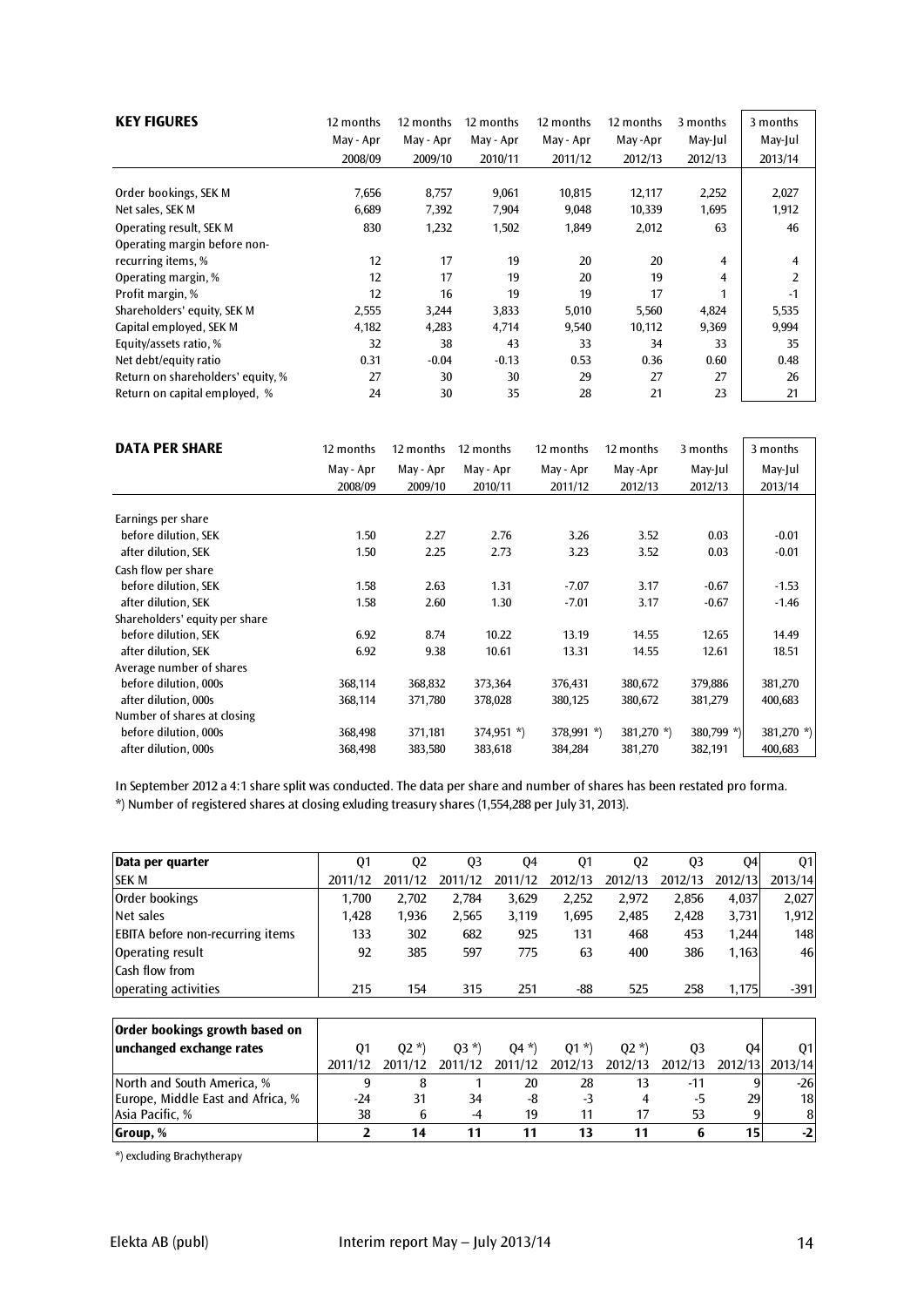#### **Segment reporting**

Elekta applies geographical segmentation. Order bookings, net sales and contribution margin for respective region are reported to Elekta's CFO and CEO (chief operating decision makers). In the regions' operating expenses cost of products sold and expenses are directly attributable to the respective region reported. Global costs for R&D, marketing, management of product supply centers and Parent Company are not allocated per region. Currency exposure is concentrated to product supply centers. The majority of exchange differences in operations are reported in global costs.

| Segment reporting                                  |               |                 |              |             |           |
|----------------------------------------------------|---------------|-----------------|--------------|-------------|-----------|
| May-Jul 2013/14                                    |               | Europe,         |              |             |           |
|                                                    | North and     | Middle East     | Asia Pacific | Group total | $%$ of    |
| <b>SEKM</b>                                        | South America | and Africa      |              |             | net sales |
| Net sales                                          | 770           | 582             | 560          | 1,912       |           |
| <b>Operating expenses</b>                          | $-505$        | $-417$          | $-441$       | $-1,363$    | 71%       |
| <b>Contribution margin</b>                         | 265           | 165             | 119          | 549         | 29%       |
| Contribution margin, %                             | 34%           | 28%             | 21%          |             |           |
| Global costs                                       |               |                 |              | -469        | 25%       |
| Operating result before non-recurring items        |               |                 |              | 80          | 4%        |
| Non-recurring items                                |               |                 |              | $-34$       |           |
| <b>Operating result</b>                            |               |                 |              | 46          | 2%        |
| Net financial items                                |               |                 |              | $-57$       |           |
| Income before tax                                  |               |                 |              | $-11$       |           |
| May-Jul 2012/13                                    |               |                 |              |             |           |
|                                                    | North and     | Europe, Africa  | Asia Pacific | Total       | % of      |
| <b>SEKM</b>                                        | South America | and Middle East |              |             | net sales |
| Net sales                                          | 708           | 484             | 503          | 1,695       |           |
| <b>Operating expenses</b>                          | $-487$        | $-346$          | $-379$       | $-1,212$    | 72%       |
| <b>Contribution margin</b>                         | 221           | 138             | 124          | 483         | 28%       |
| Contribution margin, %                             | 31%           | 29%             | 25%          |             |           |
| Global costs                                       |               |                 |              | $-413$      | 24%       |
| Operating result before non-recurring items        |               |                 |              | 70          | 4%        |
| Non-recurring items                                |               |                 |              | $-7$        |           |
| <b>Operating result</b>                            |               |                 |              | 63          | 4%        |
| Net financial items                                |               |                 |              | $-42$       |           |
| Income before tax                                  |               |                 |              | 21          |           |
| May-Apr 2012/13                                    |               | Europe,         |              |             |           |
|                                                    | North and     | Middle East     | Asia Pacific | Group total | $%$ of    |
| <b>SEKM</b>                                        | South America | and Africa      |              |             | net sales |
| Net sales                                          | 3,521         | 3,561           | 3,257        | 10,339      |           |
| <b>Operating expenses</b>                          | $-2,277$      | $-2,266$        | $-2,210$     | $-6,753$    | 65%       |
| <b>Contribution margin</b>                         | 1,244         | 1,295           | 1,047        | 3,586       | 35%       |
| Contribution margin, %                             | 35%           | 36%             | 32%          |             |           |
| Global costs                                       |               |                 |              | $-1,528$    | 15%       |
| Operating result before non-recurring items        |               |                 |              | 2,058       | 20%       |
| Non-recurring items                                |               |                 |              | $-46$       |           |
| <b>Operating result</b>                            |               |                 |              | 2,012       | 19%       |
| Net financial items                                |               |                 |              | $-212$      |           |
| Income before tax                                  |               |                 |              | 1,800       |           |
|                                                    |               |                 |              |             |           |
| Rolling 12 months Aug-Jul 2012/13                  |               |                 |              |             |           |
|                                                    | North and     | Middle East     | Asia Pacific | Group total | % of      |
| <b>SEK M</b>                                       | South America | and Africa      |              |             | net sales |
| Net sales                                          | 3,583         | 3,659           | 3,314        | 10,556      |           |
| <b>Operating expenses</b>                          | $-2,295$      | $-2,337$        | $-2,272$     | $-6,904$    | 65%       |
| <b>Contribution margin</b>                         | 1,288         | 1,322           | 1,042        | 3,652       | 35%       |
| Contribution margin, %                             | 36%           | 36%             | 31%          |             |           |
| Global costs                                       |               |                 |              | $-1,584$    | 15%       |
| <b>Operating result before non-recurring items</b> |               |                 |              | 2,068       | 20%       |
| Non-recurring items                                |               |                 |              | -73         |           |
| <b>Operating result</b>                            |               |                 |              | 1,995       | 19%       |
| Net financial items                                |               |                 |              | $-227$      |           |
| Income before tax                                  |               |                 |              | 1,768       |           |

Elekta's operations are characterized by significant quarterly variations in delivery volumes and product mix, which have a direct impact on net sales and profits. This is accentuated when the operation is split into segments as is the impact of currency fluctuations between the years.